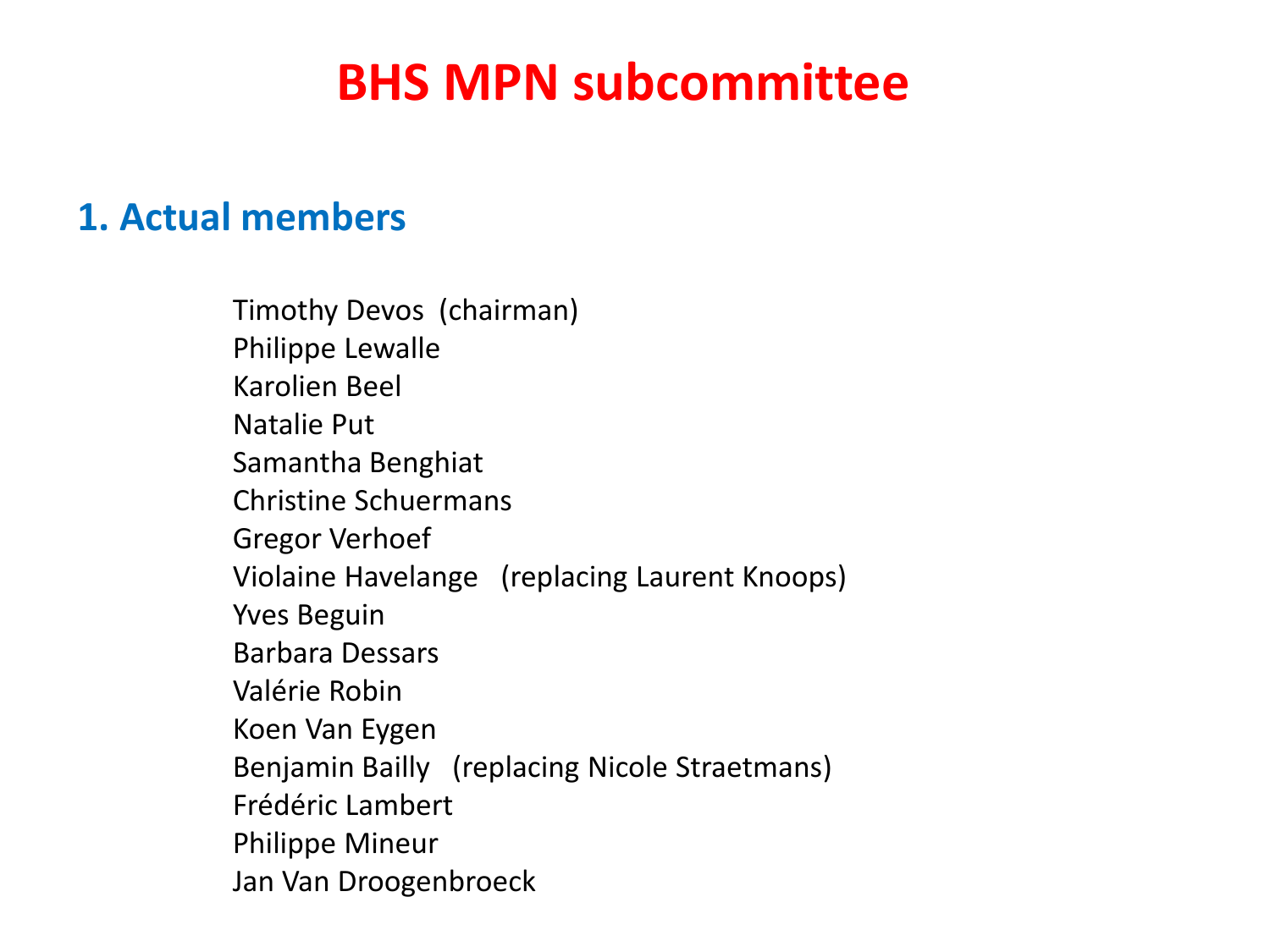## **2. Activities of the subcommittee in the period 2013-2015**

### **2A. Published guidelines**

 **Disease characteristics in Belgian myelofibrosis patients and management guidelines anno 2013.** 

T. Devos et al. Belgian Journal of Hematology 2013; 4: 127-137.

### **Practical management of CML in Belgium.**

FS. Benghiat et al. Belgian Journal of Hematology 2015; 6: 16-32.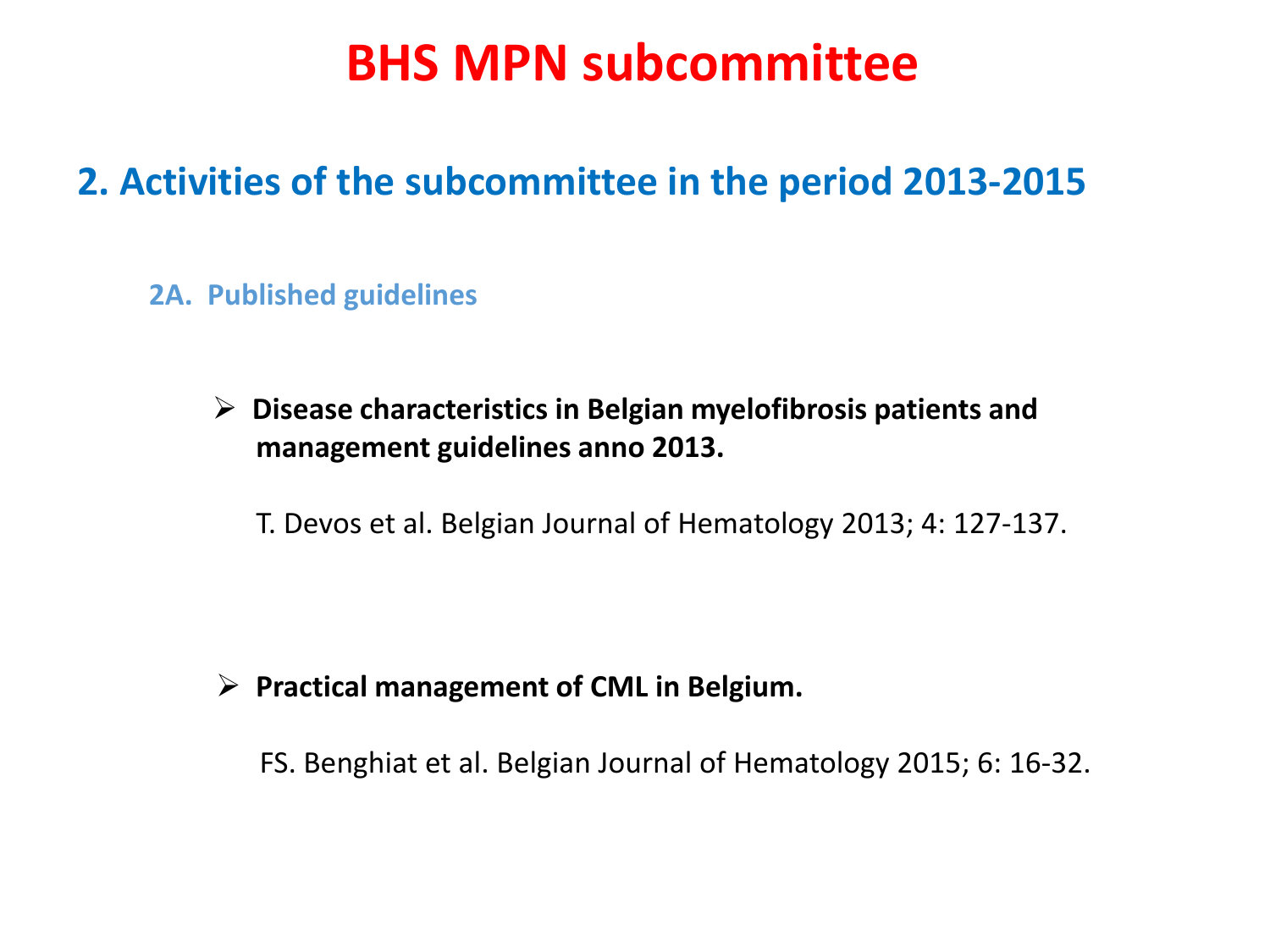## **2. Activities of the subcommittee in the period 2013-2015**

### **2B. Medical need programs supported**

 $\triangleright$  ponatinib (CML, ALL)

### **2C. Supporting activities for patient organizations**

- $\triangleright$  first national MPN patient day (29 January 2015, La Hulpe)
- $\triangleright$  second national MPN patient day (28 January 2016, La Hulpe)
- $\triangleright$  assistance in the creation of MPN-Vlaanderen (dutch speaking MPN patient group in Belgium) and the extension of ALTE-SMP (french speaking MPN patient group in Belgium).